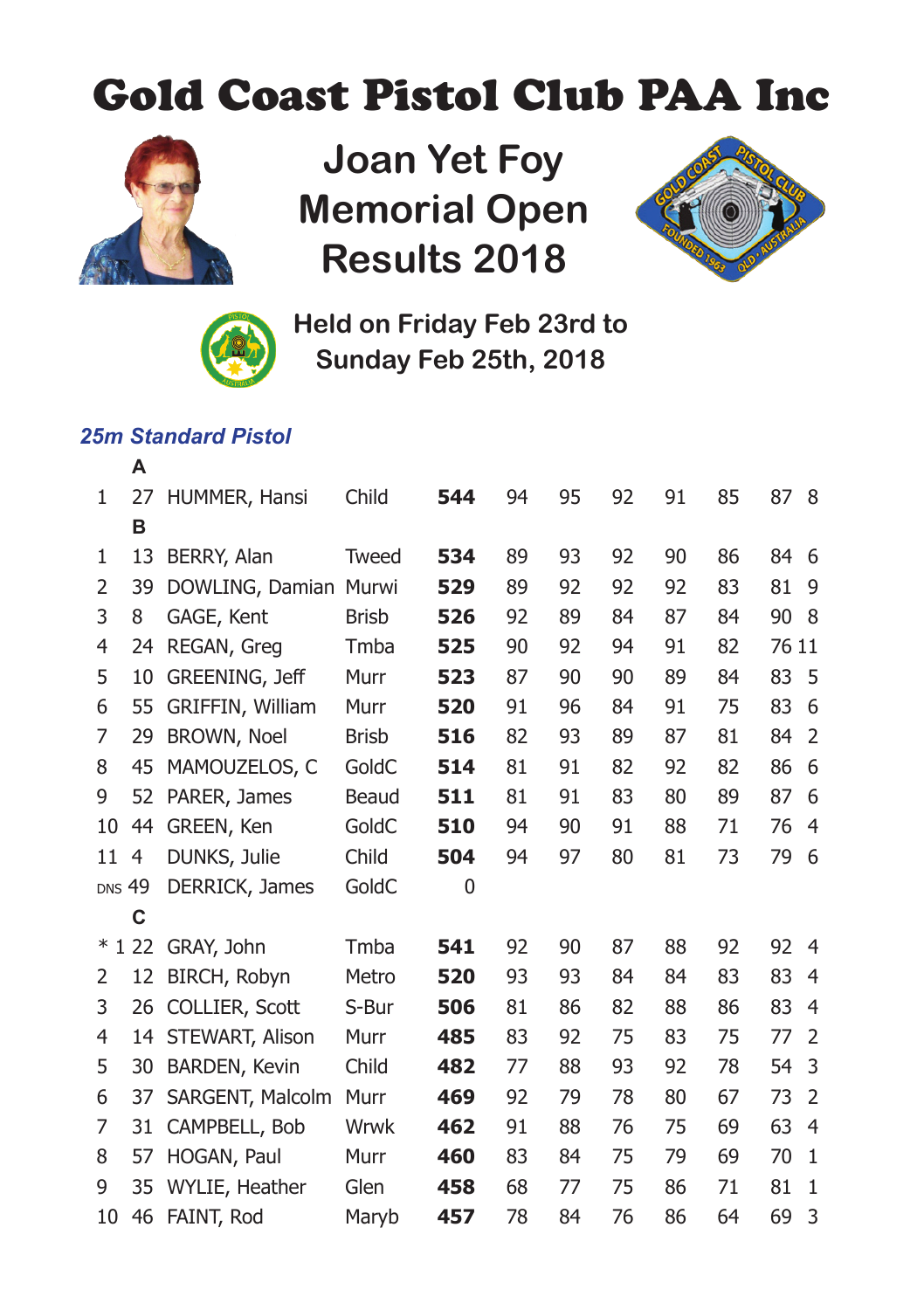|                |              | 11 34 WYLIE, Les             | Glen         | 372 | 67    | 80       | 52  | 49 | 72       | 52  | 1              |
|----------------|--------------|------------------------------|--------------|-----|-------|----------|-----|----|----------|-----|----------------|
|                | 12 25        | PALAC, Maria                 | GoldC        | 362 | 87    | 87       | 69  | 84 | 25       | 10  | $\overline{4}$ |
|                | D            |                              |              |     |       |          |     |    |          |     |                |
| 1              | 9            | MCKINLAY, Robert             | Child        | 483 | 86    | 92       | 78  | 75 | 80       | 72  | 7              |
| 2              | $\mathbf{1}$ | GRINLY, Elvira               | Tmba         | 469 | 80    | 75       | 81  | 78 | 79       | 76  | $\overline{2}$ |
| 3              | 53           | MCGEE, Debbie                | Beaud        | 463 | 82    | 82       | 79  | 71 | 83       | 66  | 3              |
| $\overline{4}$ |              | 42 BYRNE, Darryl             | Murwi        | 458 | 76    | 87       | 78  | 69 | 72       | 76  | $\mathbf{1}$   |
| 5              |              | 50 HOEPPER, Paul             | <b>Brisb</b> | 454 | 80    | 79       | 75  | 73 | 77       | 70  | $\mathbf{1}$   |
| 6              |              | 54 MCGEE, Alex               | Beaud        | 452 | 87    | 78       | 73  | 78 | 79       | 57  | 1              |
| 7              | 36           | SARGENT, Monica              | Murr         | 428 | 78    | 80       | 72  | 60 | 67       | 71  | 1              |
| 8              | 43           | CRAMER, Cliff                | GoldC        | 428 | 75    | 71       | 73  | 74 | 74       | 61  | 1              |
| 9              | 28           | HUMMER, Johann               | Child        | 426 | 76    | 72       | 82  | 71 | 51       | 74  | $\overline{2}$ |
| 10             | 7            | DUNKS, Larry                 | Child        | 413 | 71    | 67       | 72  | 69 | 65       | 69  | 1              |
| 11             | 2            | GRINLY, Rennie               | Tmba         | 404 | 72    | 54       | 76  | 60 | 69       | 73  | $\mathbf{1}$   |
| 12             | 51           | DOSSETTO, Ross               | Wrwk         | 358 | 78    | 73       | 52  | 62 | 60       | 33  | $\mathbf{1}$   |
|                | 13 32        | DAWSON, Adrian               | Metro        | 321 | 64    | 58       | 45  | 50 | 50       | 54  |                |
|                | 14 33        | DAWSON, Fran                 | Metro        | 289 | 68    | 71       | 38  | 0  | 49       | 63  | $\mathbf{1}$   |
|                |              | DNS 17 MALPAS, Ken           | GoldC        | 0   |       |          |     |    |          |     |                |
|                |              | DNS 23 WHEELER, Russell      | Hint         | 0   |       |          |     |    |          |     |                |
|                |              |                              |              |     |       |          |     |    |          |     |                |
|                |              | <b>25m Rapid Fire Pistol</b> |              |     |       |          |     |    |          |     |                |
|                | A            |                              |              |     |       |          |     |    |          |     |                |
| 1<br>B         |              | 45 MAMOUZELOS, C             | GoldC        | 541 | 90 91 | 87       | 268 |    | 92 91 90 |     | 273 10         |
| 1              | 27           | HUMMER, Hansi                | Child        | 520 | 96 90 | 75       | 261 |    | 90 84 85 | 259 | 7              |
| 2              | 29           | BROWN, Noel                  | <b>Brisb</b> | 498 | 91 74 | 82       | 247 |    | 87 90 74 | 251 | 5              |
| 3              |              | 52 PARER, James              | Beaud        | 488 | 92 82 | 82       | 256 |    | 85 66 81 | 232 | 3              |
| $\overline{4}$ | 39           | DOWLING, Damian              | Murwi        | 478 | 95 88 | 81       | 264 |    | 91 41 82 | 214 | 9              |
| 5              |              | 24 REGAN, Greg               | Tmba         | 475 | 83    | 90<br>72 | 245 |    | 87 87 56 | 230 | 5              |
| 6              | 5            | BOUCHAUD, Chris              | GoldC        | 465 | 93 87 | 63       | 243 |    | 87 82 53 | 222 | 1              |
| C              |              |                              |              |     |       |          |     |    |          |     |                |
| 1              | 11           | GREENING, Leo                | Murr         | 512 | 92 88 | 76       | 256 |    | 86 87 83 | 256 | 4              |
| 2              | 22           | GRAY, John                   | Tmba         | 493 | 95 86 | 65       | 246 |    | 95 87 65 | 247 | 5              |
| 3              |              | 55 GRIFFIN, William          | Murr         | 490 | 81 78 | 80       | 239 |    | 95 84 72 | 251 | $\overline{2}$ |
| 4              | 13           | BERRY, Alan                  | Tweed        | 485 | 93 85 | 68       | 246 |    | 86 86 67 | 239 | 6              |
| 5              | 8            | GAGE, Kent                   | <b>Brisb</b> | 484 | 91 83 | 79       | 253 |    | 74 84 73 | 231 | 3              |
| 6              |              | 10 GREENING, Jeff            | Murr         | 482 | 90 81 | 75       | 246 |    | 87 89 60 | 236 | 6              |
| 7              | 40           | BYRNE, William               | Murwi        | 469 | 87 82 | 55       | 224 |    | 82 85 78 | 245 | 3              |
| 8              | 37           | SARGENT, Malcolm             | Murr         | 458 | 87 95 | 62       | 244 |    | 85 78 51 | 214 | 4              |
| <b>DNS</b>     | 49           | DERRICK, James               | GoldC        | 0   |       |          |     |    |          |     |                |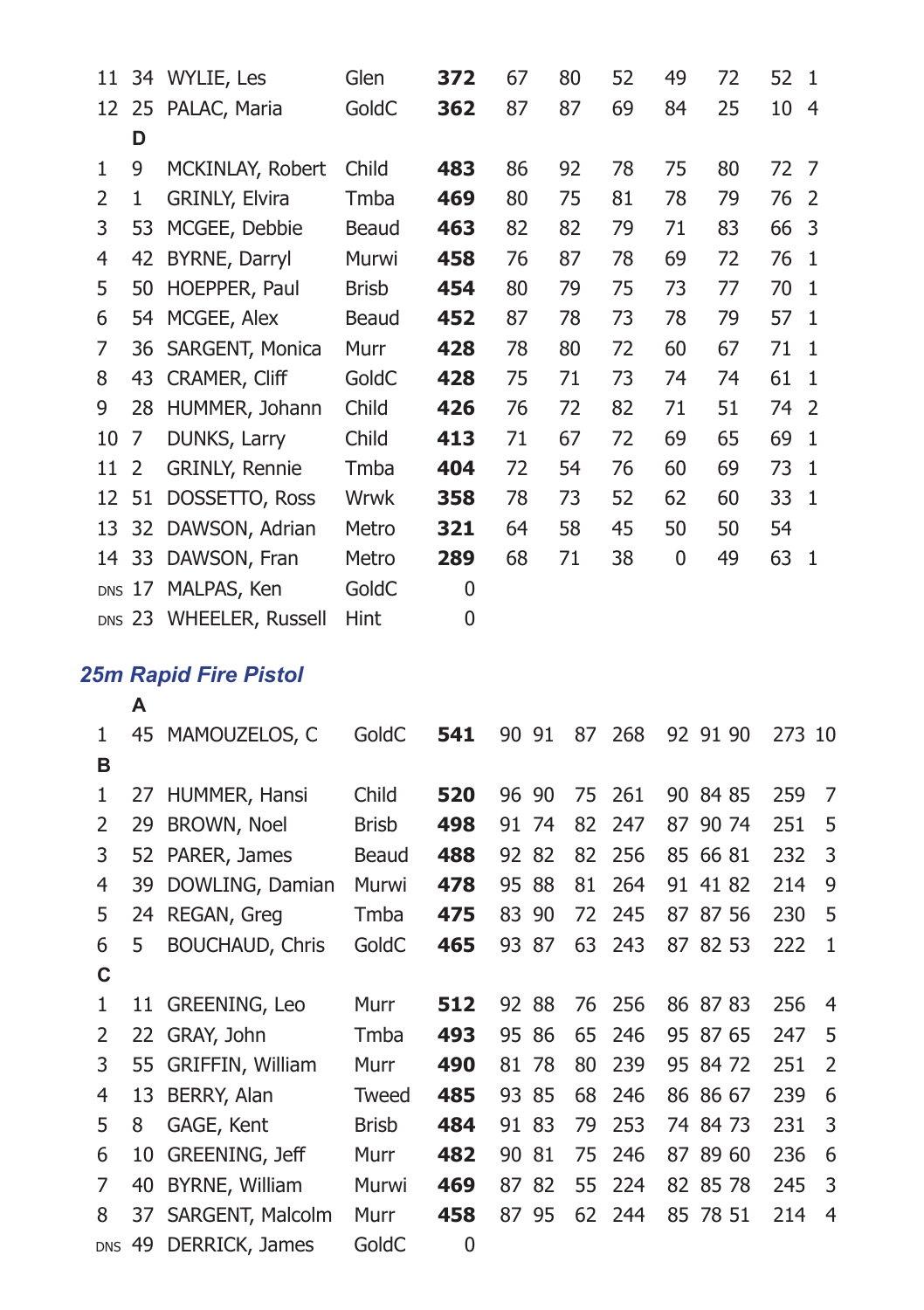| D     |                         |              |     |       |      |              |          |     |                |
|-------|-------------------------|--------------|-----|-------|------|--------------|----------|-----|----------------|
| $*1$  | 30 BARDEN, Kevin        | Child        | 491 | 81 86 | - 70 | 237          | 91 86 77 | 254 | - 9            |
|       | * 2 26 COLLIER, Scott   | S-Bur        | 473 | 88 83 |      | 72 243       | 88 81 61 | 230 | - 5            |
| $*32$ | <b>GRINLY, Rennie</b>   | Tmba         | 470 |       |      | 81 73 73 227 | 84 76 83 | 243 | - 5            |
| 4     | 54 MCGEE, Alex          | Beaud        | 439 | 79 61 |      | 67 207       | 91 71 70 | 232 | $\overline{2}$ |
| 5.    | 44 GREEN, Ken           | GoldC        | 431 | 90 69 |      | 48 207       | 88 81 55 | 224 | $\overline{1}$ |
| 6     | 57 HOGAN, Paul          | Murr         | 426 | 89 68 |      | 60 217       | 79 83 47 | 209 | - 3            |
| 7     | 53 MCGEE, Debbie        | Beaud        | 397 | 66 78 |      | 61 205       | 73 67 52 | 192 | $\overline{1}$ |
| 8     | 42 BYRNE, Darryl        | Murwi        | 372 | 74 69 | 43   | 186          | 73 62 51 | 186 | -3             |
| 9     | 50 HOEPPER, Paul        | <b>Brish</b> | 322 | 72 73 |      | 33 178       | 39 76 29 | 144 | $\overline{1}$ |
|       | DNS 48 GILES, Matthew   | Murr         | 0   |       |      |              |          |     |                |
|       | DNS 23 WHEELER, Russell | Hint         | 0   |       |      |              |          |     |                |

## *50m Pistol*

|               | A  |                      |              |     |    |    |    |    |    |    |                |
|---------------|----|----------------------|--------------|-----|----|----|----|----|----|----|----------------|
| 1<br>в        | 39 | DOWLING, Damian      | Murwi        | 532 | 87 | 88 | 89 | 86 | 91 | 91 | 5              |
| 1             | 27 | HUMMER, Hansi        | Child        | 519 | 89 | 76 | 85 | 95 | 90 | 84 | 3              |
| 2             | 15 | THOMAS, Lynn         | Murr         | 504 | 88 | 84 | 83 | 87 | 79 | 83 | 1              |
| 3             | 44 | GREEN, Ken           | GoldC        | 493 | 81 | 85 | 75 | 79 | 85 | 88 | 7              |
| 4             | 24 | REGAN, Greg          | Tmba         | 493 | 78 | 80 | 81 | 83 | 85 | 86 | 5              |
| 5             | 4  | DUNKS, Julie         | Child        | 490 | 82 | 82 | 82 | 84 | 87 | 73 | 6              |
| C             |    |                      |              |     |    |    |    |    |    |    |                |
| 1             | 30 | <b>BARDEN, Kevin</b> | Child        | 498 | 83 | 83 | 80 | 86 | 86 | 80 | 2              |
| 2             | 37 | SARGENT, Malcolm     | Murr         | 471 | 85 | 74 | 81 | 69 | 84 | 78 | 4              |
| 3             | 9  | MCKINLAY, Robert     | Child        | 463 | 70 | 76 | 71 | 86 | 88 | 72 | 2              |
| 4             | 22 | GRAY, John           | Tmba         | 463 | 76 | 79 | 74 | 76 | 78 | 80 | 1              |
| 5             | 13 | BERRY, Alan          | Tweed        | 461 | 91 | 70 | 68 | 77 | 80 | 75 | 1              |
| 6             | 55 | GRIFFIN, William     | Murr         | 456 | 77 | 70 | 82 | 79 | 70 | 78 | 2              |
| 7             | 40 | BYRNE, William       | Murwi        | 449 | 75 | 73 | 71 | 68 | 84 | 78 | $\overline{2}$ |
| 8             | 12 | BIRCH, Robyn         | Metro        | 449 | 75 | 71 | 77 | 80 | 73 | 73 |                |
| 9             | 10 | GREENING, Jeff       | Murr         | 430 | 73 | 78 | 77 | 74 | 58 | 70 | 3              |
| 10            | 46 | FAINT, Rod           | Maryb        | 415 | 66 | 70 | 79 | 67 | 66 | 67 | 1              |
| 11            | 18 | DREVES, Zuzana       | <b>BIPC</b>  | 402 | 64 | 62 | 72 | 74 | 63 | 67 | 3              |
| <b>DNS</b>    | 49 | DERRICK, James       | GoldC        | 0   |    |    |    |    |    |    |                |
| D             |    |                      |              |     |    |    |    |    |    |    |                |
| 1             | 31 | CAMPBELL, Bob        | Wrwk         | 415 | 70 | 80 | 73 | 69 | 62 | 61 | 2              |
| $\mathcal{P}$ | 8  | GAGE, Kent           | <b>Brisb</b> | 411 | 69 | 66 | 76 | 58 | 79 | 63 | 2              |
| 3             | 43 | <b>CRAMER, Cliff</b> | GoldC        | 351 | 65 | 57 | 64 | 46 | 66 | 53 |                |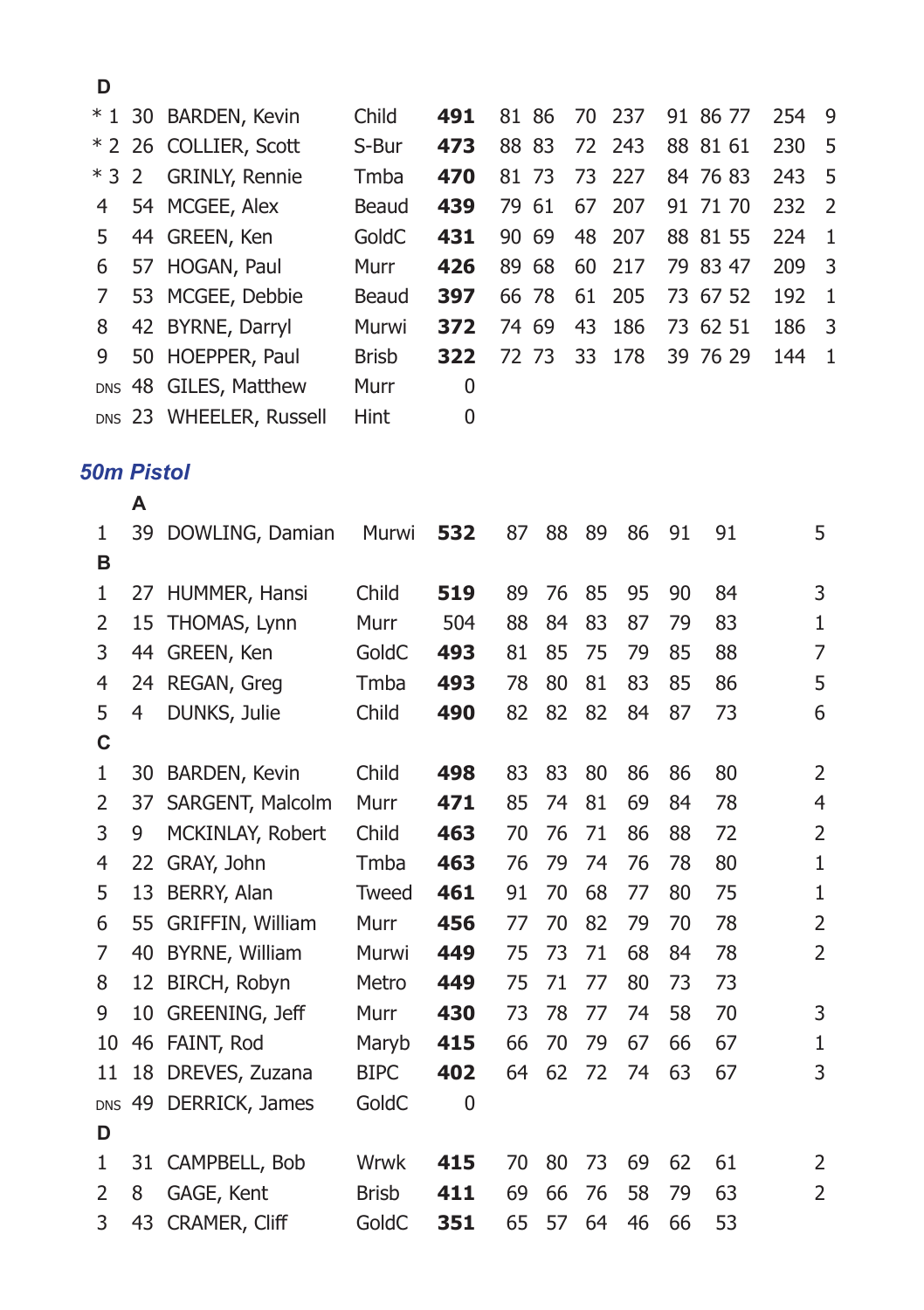| 4           |    | 19 DREVES, Bruce              | <b>BIPC</b>  | 297 | 49 |    | 51       | 53           | 37 | 57    | 50 |     |                |
|-------------|----|-------------------------------|--------------|-----|----|----|----------|--------------|----|-------|----|-----|----------------|
|             |    | DNS 48 GILES, Matthew         | Murr         | 0   |    |    |          |              |    |       |    |     |                |
|             |    | DNS 23 WHEELER, Russell       | Hint         | 0   |    |    |          |              |    |       |    |     |                |
|             |    | <b>25m Centre Fire Pistol</b> |              |     |    |    |          |              |    |       |    |     |                |
|             | в  |                               |              |     |    |    |          |              |    |       |    |     |                |
| 1           |    | 24 REGAN, Greg                | Tmba         | 543 |    |    |          | 88 94 92 274 |    | 92 85 | 92 | 269 | 9              |
| 2           | 29 | BROWN, Noel                   | <b>Brisb</b> | 529 |    |    | 83 85 87 | 255          |    | 87 93 | 94 | 274 | 7              |
| 3           |    | 44 GREEN, Ken                 | GoldC        | 524 |    |    | 93 92 96 | 281          |    | 72 90 | 81 | 243 | 7              |
| 4           |    | 52 PARER, James               | Beaud        | 509 |    |    |          | 80 88 72 240 |    | 91 88 | 90 | 269 | 4              |
| 5           |    | 55 GRIFFIN, William           | Murr         | 493 |    |    |          | 92 91 90 273 |    | 60 86 | 74 | 220 | 3              |
| C           |    |                               |              |     |    |    |          |              |    |       |    |     |                |
| 1           |    | 22 GRAY, John                 | Tmba         | 526 |    |    |          | 84 88 88 260 |    | 88 90 | 88 | 266 | 5              |
| 2           | 8  | GAGE, Kent                    | <b>Brisb</b> | 525 | 85 |    | 79 85    | 249          |    | 94 90 | 92 | 276 | 9              |
| 3           |    | 31 CAMPBELL, Bob              | <b>Wrwk</b>  | 516 | 83 |    | 86 88    | 257          |    | 78 94 | 87 | 259 | 8              |
| 4           |    | 37 SARGENT, Malcolm Murr      |              | 507 |    |    | 83 82 86 | 251          |    | 88 80 | 88 | 256 | 5              |
| 5           |    | 54 MCGEE, Alex                | Beaud        | 498 |    |    |          | 73 82 85 240 |    | 85 88 | 85 | 258 | 3              |
| 6           |    | 13 BERRY, Alan                | Tweed        | 493 |    |    |          | 86 82 78 246 |    | 71 85 | 91 | 247 | 2              |
| 7           |    | 30 BARDEN, Kevin              | Child        | 485 |    |    |          | 80 84 81 245 |    | 79 84 | 77 | 240 | 7              |
| D           |    |                               |              |     |    |    |          |              |    |       |    |     |                |
| 1           |    | 50 HOEPPER, Paul              | <b>Brisb</b> | 484 |    |    |          | 84 87 73 244 |    | 80 81 | 79 | 240 | 5              |
| 2           | 56 | HOGAN, James                  | Murr         | 459 |    |    | 74 88 87 | 249          |    | 50 81 | 79 | 210 | 1              |
| 3           | 2  | <b>GRINLY, Rennie</b>         | Tmba         | 422 |    |    |          | 77 78 78 233 |    | 65 52 | 72 | 189 | 1              |
| 4           | 7  | DUNKS, Larry                  | Child        | 356 |    |    |          | 62 67 52 181 |    | 54 68 | 53 | 175 |                |
|             |    | DNS 48 GILES, Matthew         | Murr         | 0   |    |    |          |              |    |       |    |     |                |
|             |    | DNS 17 MALPAS, Ken            | GoldC        | 0   |    |    |          |              |    |       |    |     |                |
|             |    | DNS 23 WHEELER, Russell       | Hint         | 0   |    |    |          |              |    |       |    |     |                |
|             |    | 10m Air Pistol Men            |              |     |    |    |          |              |    |       |    |     |                |
|             | A  |                               |              |     |    |    |          |              |    |       |    |     |                |
| 1           | 39 | DOWLING, Damian Murwi         |              | 564 |    | 93 |          | 92           | 94 | 98    | 93 | 94  | 11             |
| 2           | 6  | BOUCHAUD, M.                  | GoldC        | 547 |    | 90 |          | 88           | 90 | 94    | 96 | 89  | 6              |
| в           |    |                               |              |     |    |    |          |              |    |       |    |     |                |
| $\mathbf 1$ |    | 44 GREEN, Ken                 | GoldC        | 548 |    | 90 |          | 89           | 92 | 90    | 92 | 95  | 10             |
| 2           |    | 22 GRAY, John                 | Tmba         | 543 |    | 92 |          | 91           | 91 | 93    | 87 | 89  | 5              |
| 3           |    | 55 GRIFFIN, William           | Murr         | 538 |    | 90 |          | 92           | 90 | 87    | 89 | 90  | $\overline{4}$ |
| 4           | 30 | <b>BARDEN, Kevin</b>          | Child        | 537 |    | 86 |          | 88           | 93 | 88    | 96 | 86  | 8              |
| 5           |    | 56 HOGAN, James               | Murr         | 536 |    | 89 |          | 88           | 90 | 87    | 92 | 90  | 11             |
| 6           |    | 24 REGAN, Greg                | Tmba         | 531 |    | 86 |          | 86           | 93 | 87    | 89 | 90  | $\overline{4}$ |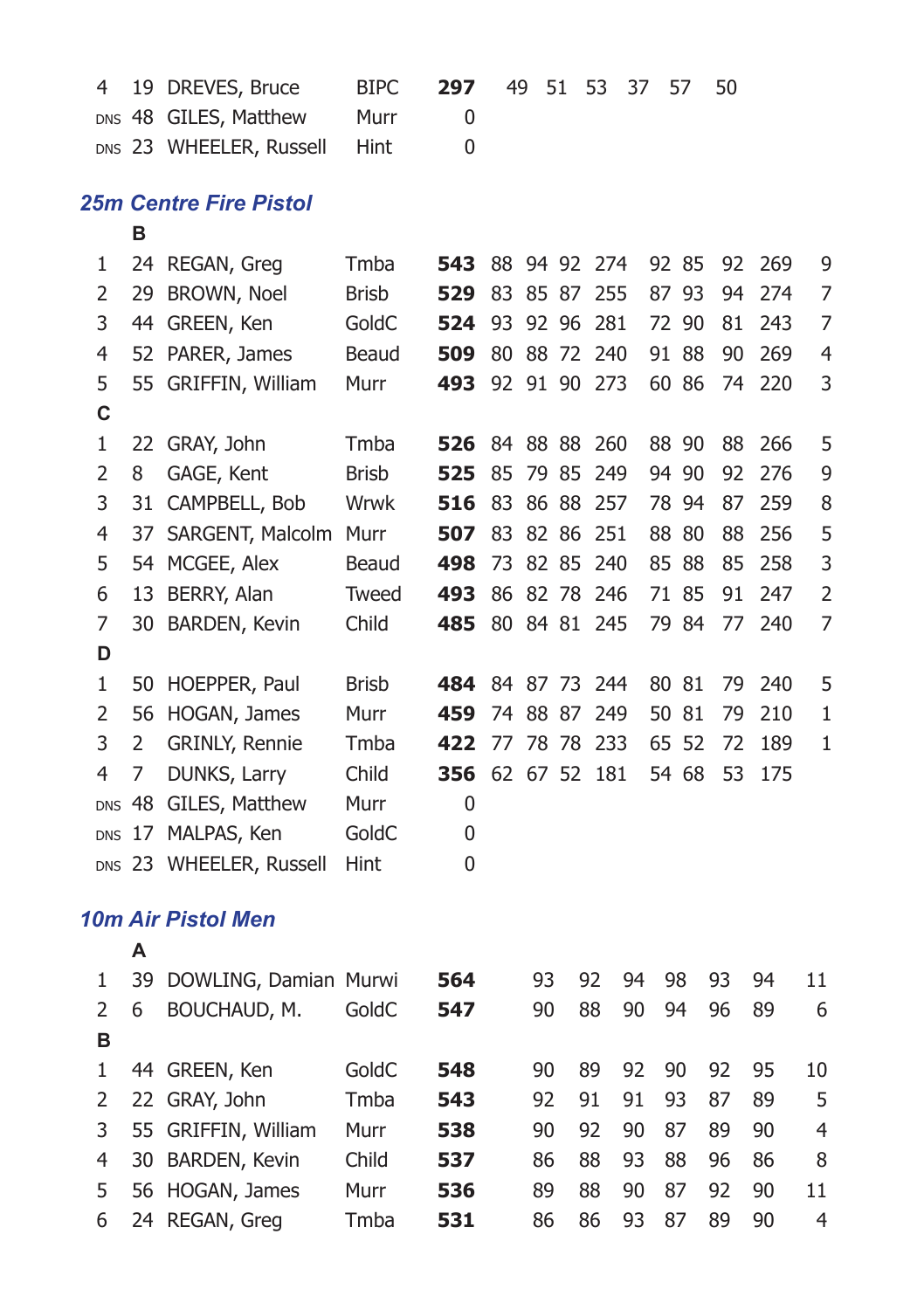| 7              | 37             | SARGENT, Malcolm        | Murr         | 524              |              | 89           | 90  | 83 | 88       | 84 | 90  | 3              |
|----------------|----------------|-------------------------|--------------|------------------|--------------|--------------|-----|----|----------|----|-----|----------------|
| 8              | 60             | WATSON, Phillip         | Yacka        | 523              |              | 84           | 89  | 91 | 88       | 87 | 84  | 3              |
| 9              | 13             | BERRY, Alan             | Tweed        | 521              |              | 86           | 85  | 91 | 86       | 84 | 89  | 3              |
| 10             | 8              | GAGE, Kent              | <b>Brisb</b> | 518              |              | 86           | 82  | 89 | 83       | 90 | 88  | 5              |
| C              |                |                         |              |                  |              |              |     |    |          |    |     |                |
| $\mathbf 1$    |                | 11 GREENING, Leo        | Murr         | 535              |              | 88           | 85  | 89 | 90       | 92 | 91  | 6              |
| $\overline{2}$ |                | 10 GREENING, Jeff       | Murr         | 535              |              | 95           | 87  | 89 | 93       | 84 | 87  | 5              |
| 3              |                | 46 FAINT, Rod           | Maryb        | 528              |              | 89           | 86  | 87 | 91       | 90 | 85  | 6              |
| $\overline{4}$ | 49             | DERRICK, James          | GoldC        | 524              |              | 90           | 80  | 84 | 92       | 91 | 87  | 3              |
| 5              | 59             | RYAN, Jamie             | GoldC        | 514              |              | 88           | 84  | 85 | 83       | 87 | 87  | 5              |
| 6              | 3              | MCNIVEN, Ross           | GoldC        | 512              |              | 81           | 86  | 80 | 88       | 89 | 88  | $\overline{c}$ |
| 7              | 9              | MCKINLAY, Robert        | Child        | 509              |              | 87           | 83  | 86 | 86       | 88 | 79  | 8              |
| 8              | 50             | HOEPPER, Paul           | <b>Brisb</b> | 507              |              | 83           | 79  | 87 | 80       | 86 | 92  | $\overline{2}$ |
| 9              | 51             | DOSSETTO, Ross          | Wrwk         | 497              |              | 87           | 84  | 88 | 83       | 77 | 78  | $\overline{2}$ |
| 10             | 57             | HOGAN, Paul             | Murr         | 496              |              | 84           | 88  | 84 | 81       | 77 | 82  | 4              |
| 11             | 31             | CAMPBELL, Bob           | Wrwk         | 492              |              | 86           | 76  | 81 | 82       | 80 | 87  | 4              |
| 12             |                | 34 WYLIE, Les           | Glen         | 465              |              | 79           | 75  | 80 | 72       | 86 | 73  | 4              |
| DNS 5          |                | <b>BOUCHAUD, Chris</b>  | GoldC        | $\boldsymbol{0}$ |              |              |     |    |          |    |     |                |
| D              |                |                         |              |                  |              |              |     |    |          |    |     |                |
| $*1$           |                | 26 COLLIER, Scott       | S-Bur        | 504              |              | 76           | 81  | 90 | 83       | 85 | 89  | 3              |
| $\overline{2}$ |                | 43 CRAMER, Cliff        | GoldC        | 480              |              | 84           | 82  | 83 | 75       | 79 | 77  | 5              |
| 3              | 28             | HUMMER, Johann          | Child        | 473              |              | 82           | 71  | 77 | 84       | 73 | 86  | 6              |
| 4              | 42             | BYRNE, Darryl           | Murwi        | 467              |              | 78           | 79  | 74 | 79       | 79 | 78  | $\mathbf{1}$   |
| 5              | $\overline{2}$ | <b>GRINLY, Rennie</b>   | Tmba         | 462              |              | 77           | 63  | 83 | 79       | 81 | 79  | $\mathbf{1}$   |
| 6              | 19             | DREVES, Bruce           | <b>BIPC</b>  | 459              |              | 64           | 77  | 80 | 86       | 75 | 77  | $\mathbf{1}$   |
| 7              | 7              | DUNKS, Larry            | Child        | 412              |              | 64           | 68  | 69 | 85       | 67 | 59  | $\overline{2}$ |
| 8              | 32             | DAWSON, Adrian          | Metro        | 332              |              | 53           | 48  | 40 | 61       | 61 | 69  |                |
|                |                | DNS 48 GILES, Matthew   | Murr         | 0                |              |              |     |    |          |    |     |                |
|                |                | DNS 23 WHEELER, Russell | Hint         | 0                |              |              |     |    |          |    |     |                |
|                |                |                         |              |                  |              |              |     |    |          |    |     |                |
|                |                | 25m Pistol Men          |              |                  |              |              |     |    |          |    |     |                |
| Α              |                |                         |              |                  |              |              |     |    |          |    |     |                |
| 1              |                | 39 DOWLING, Damian      | Murwi        |                  | 567 91 94 96 |              | 281 |    | 93 97 96 |    | 286 | 11             |
| B              |                |                         |              |                  |              |              |     |    |          |    |     |                |
| $\mathbf{1}$   |                | 10 GREENING, Jeff       | Murr         |                  | 542 91 93 89 |              | 273 |    | 90 88    | 91 | 269 | 4              |
| $\overline{2}$ |                | 26 COLLIER, Scott       | S-Bur        |                  |              | 536 86 92 88 | 266 |    | 88 91 91 |    | 270 | 3              |
| 3              | 57             | HOGAN, Paul             | Murr         |                  |              | 480 82 79 84 | 245 |    | 77 82    | 76 | 235 | 3              |
| $\mathbf c$    |                |                         |              |                  |              |              |     |    |          |    |     |                |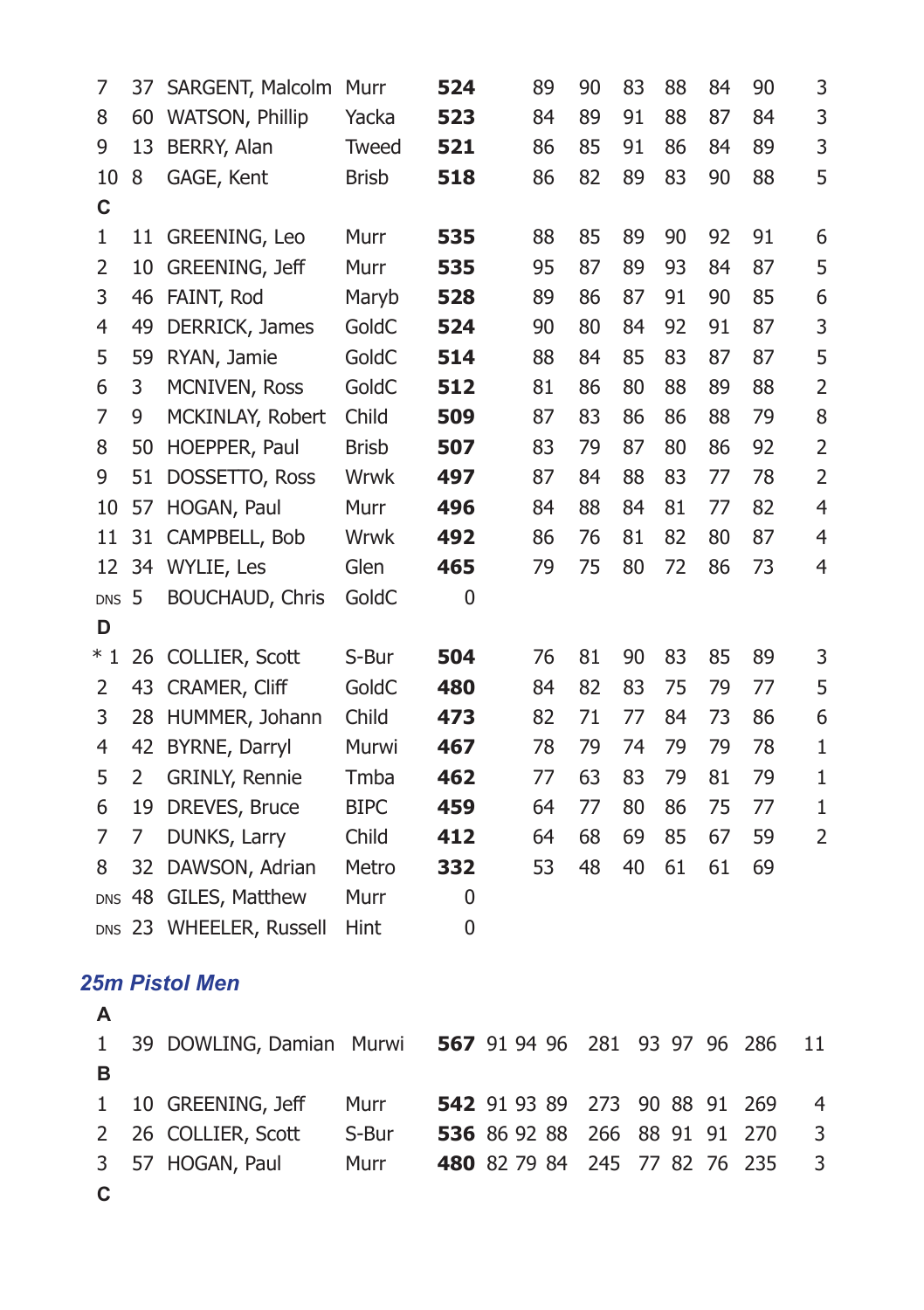| $\mathbf 1$                   |        | 46 FAINT, Rod           | Maryb       |     | 525 84 91 89 |    | 264              | 80 93    | 88          | 261          | 7              |
|-------------------------------|--------|-------------------------|-------------|-----|--------------|----|------------------|----------|-------------|--------------|----------------|
| 2                             | 9      | MCKINLAY, Robert        | Child       |     | 522 89 91 92 |    | 272              | 80 86 84 |             | 250          | 5              |
| 3                             |        | 34 WYLIE, Les           | Glen        |     | 345 75 78 77 |    | 230              | 54 53    | 8           | 115          | 1              |
| D                             |        |                         |             |     |              |    |                  |          |             |              |                |
| $\mathbf{1}$                  |        | 42 BYRNE, Darryl        | Murwi       |     | 461 77 66 78 |    | 221              | 78 85    | 77          | 240          | $\overline{4}$ |
| $\overline{2}$                |        | 28 HUMMER, Johann       | Child       |     | 432 69 72 76 |    | 217              | 66 74    | 75          | 215          | 1              |
| 3                             |        | 51 DOSSETTO, Ross       | Wrwk        |     | 372 64 68 58 |    | 190              | 67 55    | 60          | 182          | $\overline{2}$ |
| $\overline{4}$                |        | 32 DAWSON, Adrian       | Metro       |     | 248 63 64 61 |    | 188              | 27 18    | 15          | 60           |                |
|                               |        | <b>25m Pistol Women</b> |             |     |              |    |                  |          |             |              |                |
| Α                             |        |                         |             |     |              |    |                  |          |             |              |                |
| $\mathbf{1}$                  |        | 15 THOMAS, Lynn         | Murr        |     | 552 91 91 92 |    | 274 96 88 94 278 |          |             |              | 7              |
| $-2$                          | 4      | DUNKS, Julie            | Child       |     | 531 91 93 95 |    | 279              | 87 88    | 77          | 252          | 8              |
| $-2$                          |        | 12 BIRCH, Robyn         | Metro       |     | 531 95 93 94 |    | 282              |          | 87 78 84    | 249          | 7              |
| в                             |        |                         |             |     |              |    |                  |          |             |              |                |
| $\mathbf{1}$                  |        | 25 PALAC, Maria         | GoldC       |     | 530 86 94 87 |    | 267              | 87 89 87 |             | 263          | 8              |
| 2                             |        | 14 STEWART, Alison      | Murr        |     | 507 80 79 86 |    | 245              | 86 89 87 |             | 262          | $\overline{4}$ |
| 3                             |        | 53 MCGEE, Debbie        | Beaud       |     | 493 86 75 82 |    | 243              | 83 85 82 |             | 250          | 3              |
| $\overline{4}$<br>$\mathbf c$ |        | 35 WYLIE, Heather       | Glen        |     | 480 72 82 80 |    | 234              | 77 84 85 |             | 246          | $\overline{4}$ |
| 1                             |        | 36 SARGENT, Monica      | Murr        |     | 485 78 76 76 |    | 230              | 87 86 82 |             | 255          | 3              |
| D                             |        |                         |             |     |              |    |                  |          |             |              |                |
| $1\,$                         | 1      | GRINLY, Elvira          | Tmba        |     | 417 76 87 81 |    | 244              | 48 65 60 |             | 173          | $\mathbf{1}$   |
| 2                             |        | 33 DAWSON, Fran         | Metro       |     | 414 65 65 69 |    | 199              |          |             | 68 73 74 215 | 1              |
|                               |        | 10m Air Pistol Women    |             |     |              |    |                  |          |             |              |                |
|                               | Master |                         |             |     |              |    |                  |          |             |              |                |
| 1                             |        | 58 ASPANDIYAROVA, D.    | <b>BIPC</b> | 378 | 96           | 94 | 95               | 93       | 10          |              |                |
| Α                             |        |                         |             |     |              |    |                  |          |             |              |                |
| $\mathbf{1}$                  |        | 15 THOMAS, Lynn         | Murr        | 365 | 88           | 95 | 91               | 91       | 4           |              |                |
| 2                             | 4      | DUNKS, Julie            | Child       | 361 | 91           | 93 | 91               | 86       | 4           |              |                |
| 3                             |        | 12 BIRCH, Robyn         | Metro       | 359 | 88           | 88 | 92               | 91       | 2           |              |                |
| $\overline{4}$                |        | 16 CONTRERAS, S.        | GoldC       | 347 | 88           | 89 | 85               | 85       | $\mathbf 2$ |              |                |
| 5                             |        | 38 BUCHANAN, Linda      | <b>BIPC</b> | 346 | 85           | 90 | 84               | 87       | 5           |              |                |
| B                             |        |                         |             |     |              |    |                  |          |             |              |                |
| 1                             |        | 14 STEWART, Alison      | Murr        | 354 | 90           | 88 | 88               | 88       | 3           |              |                |